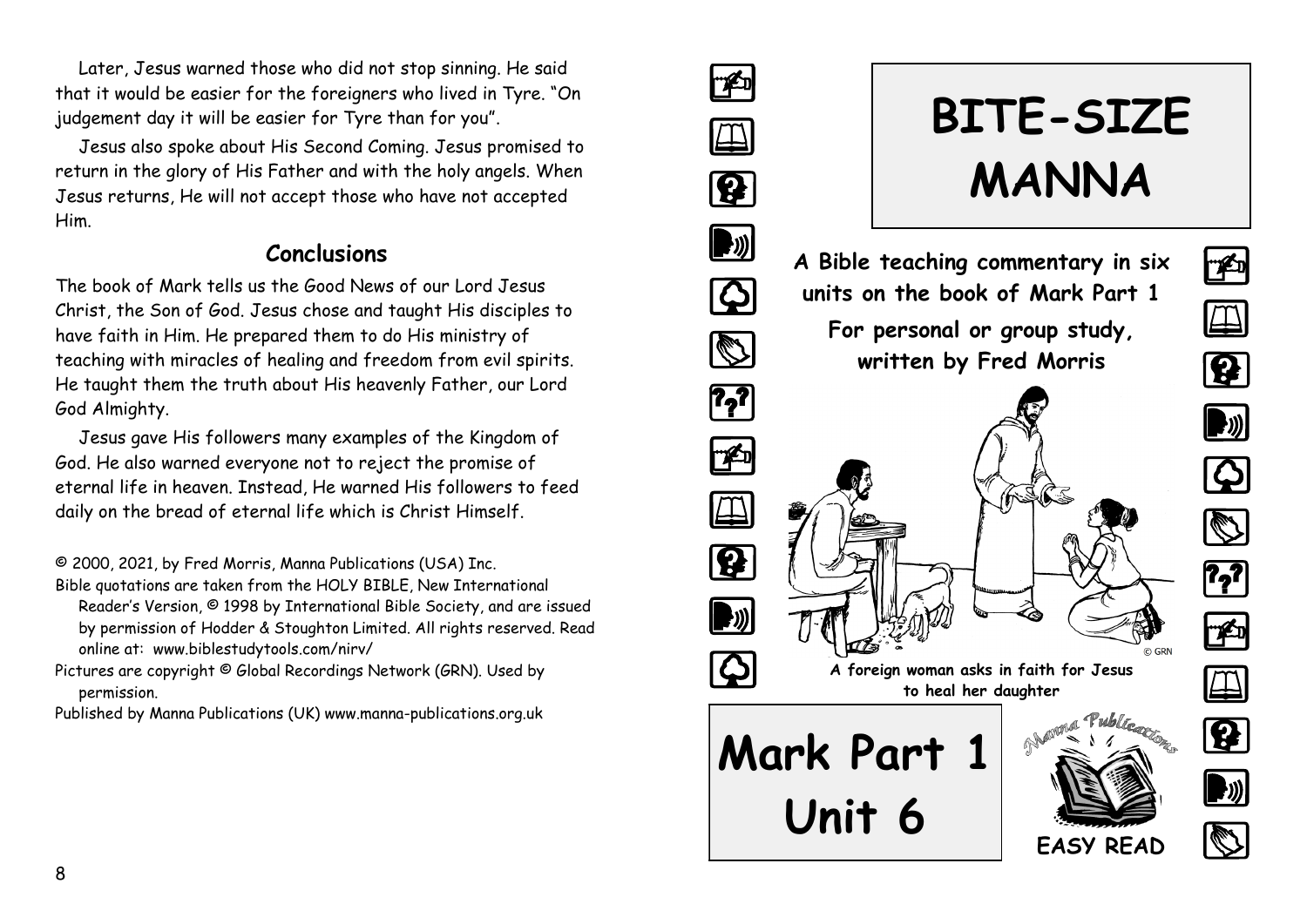# **Unit 6: Chapters 7:24 to 8:38 A Foreign Woman shows Faith in Jesus**

Jesus left that place and walked 60 km to Tyre. Tyre was a very old city on the coast of the Mediterranean Sea. The people who lived there were not Jews. They worshipped gods or idols.

Jesus did not want people to know where He was. But even in this place, the people knew about Jesus.

A woman saw Jesus and knelt down at His feet. She wanted Jesus to heal her daughter. An evil spirit controlled her little girl. 'She begged Jesus to drive out the demon from her daughter'.

Jesus told her, "It is not right to take the bread from the children and throw it to dogs". Jesus meant that he had come to teach the truth of the Kingdom of God to the Jews first. Jesus told His disciples to do this. Their time to teach those who were not Jews would come later.

The woman knew what Jesus meant. She knew that Jesus was testing her faith. She was bold and strong in her faith. She answered, "Yes Lord, but even the dogs under the table eat the crumbs that the children leave".

Jesus was very pleased with her answer. He told her, "That was a good reply. You may go now. The demon has left your daughter". She went home and the demon was gone.

The Kingdom of God is for all people including foreigners. Jesus accepts anyone who confesses his or her sins, repents and follows Him. He later warned those who did not repent. He said that it would be easier for Tyre on Judgement Day.

#### **Jesus Heals a Deaf and Dumb Man**

From Tyre, Jesus travelled back to the other side of the Sea of Galilee. The people who lived there were also not Jews. He

Jesus warned them all that every follower had to take up their own cross. The way of the cross is a way of suffering. Each person must be ready to give up their own way of life. We must be ready to do the will of God for our lives. That is what Peter needed to do.

For followers of Jesus, His cross is not just a thing of gold or silver on a chain. The cross means death to our old life. We live to serve God. We do only the things that please Him. The cross means dying to our old selves, and then allowing the Holy Spirit to make our lives new.

Jesus gave up His glory and power and came to earth as a baby, to do what the Father wanted. Now He offers His followers a new life and calling. He gave up everything to seek and to save those who were lost.

Jesus wants His followers to put God first in their lives and to spread the Good News. "Whoever wants to save their life will lose it. But whoever loses their life for Me and for the Good News will save it". For many people who have followed Jesus, it has cost them their lives. For some people today, it might also cost them their lives. Are we ready to give everything we have for Jesus, if necessary, then live with him forever?

Jesus later sent the Holy Spirit to live in His followers. The Holy Spirit gives peace, joy and hope and the power to overcome evil. Christians believe that our God is three-in-one: God the Father, God the Son and God the Holy Spirit.

### **Warnings from Jesus**

Jesus warned His followers that it is not good if someone gains many riches in this world but loses his soul. They will lose their eternal life in heaven. He said that there is nothing more important than eternal life.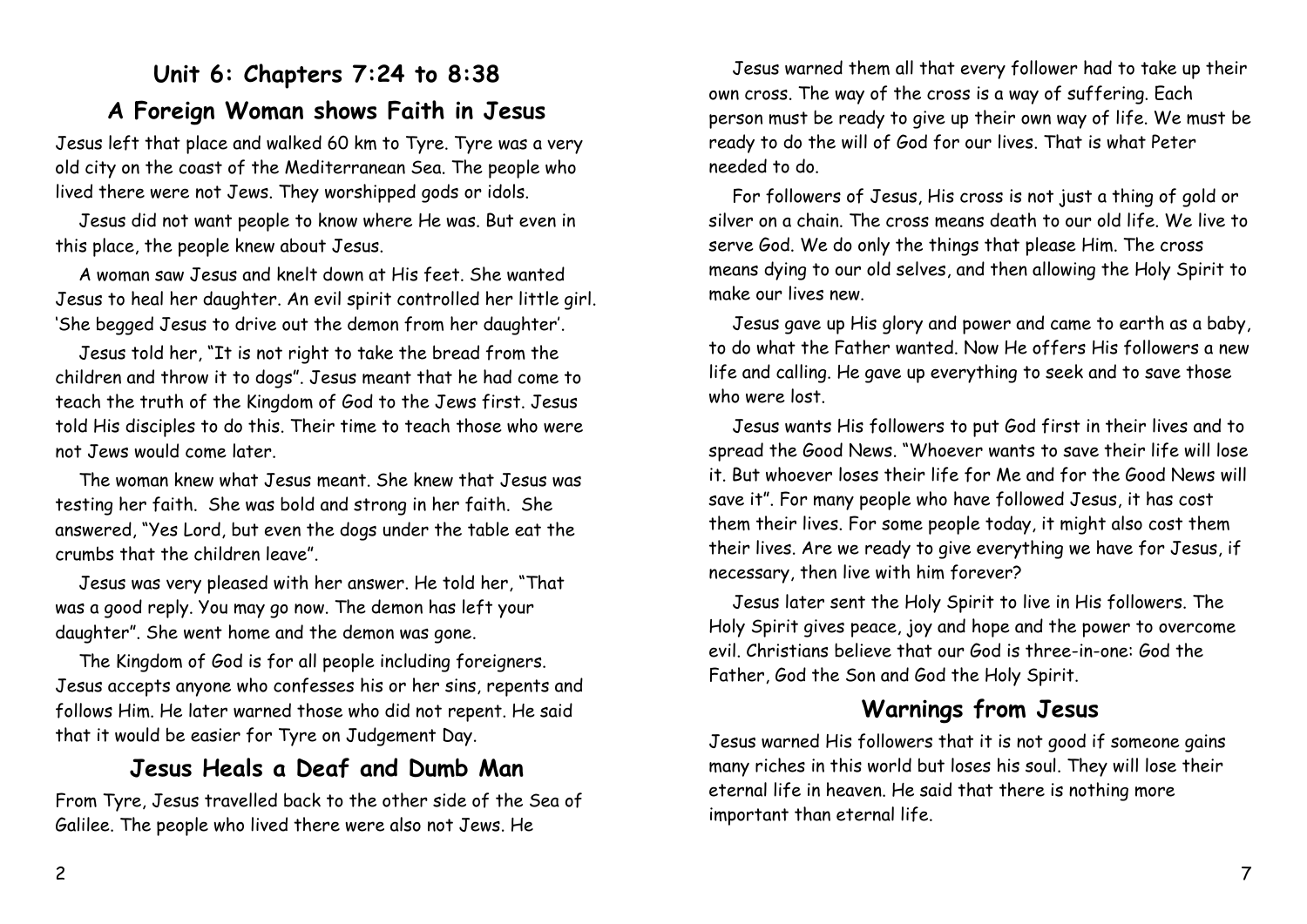Peter answered, "You are the Christ, the Son of the living God". Peter meant the Messiah, the special king that God had promised Israel, who would become saviour of the world. At last the eyes of the disciples were opened!

Jesus was pleased with this answer. "This faith was not given to you by man. My Father in Heaven showed it to you".

## **The Way of Suffering for Jesus**

Jesus then told His disciples what would soon happen to Him. 'He told them that He must suffer many things. He said that the religious leaders would not accept Him. The chief priests and the teachers of the [religious] law would not accept him either. He must be killed and after three days rise again'.

He spoke to them clearly, not in parables. Soon, He would be taken away by His own people, the Jews and their religious leaders. Many would shout, "Kill Him!"

Peter was very upset about this. He did not want to believe that his Lord and Master would be rejected. He said to Jesus "Never, Lord! This will never happen to You!"

Satan used Peter's words to try to stop the calling of Jesus. Jesus said to Peter, "Get behind Me, Satan. You are not thinking about the things God cares about". Satan had put these words into the mouth of Peter. Satan uses any means to stop or destroy the plan of God to save men and women from their sins. Peter did not fully understand the plan of God for Jesus to suffer and to die. Jesus told him, "You are thinking only about human things."

## **The Way of the Cross for the Followers of Jesus**

Then Jesus called the people to Him. He said, "If you want to be my disciple, you must put yourself last. You must pick up your cross and follow me".

continued to perform miracles among the non-Jews. Jesus healed a man who was deaf and could not speak very well. The man was healed because the people brought him to Jesus with faith. 'They begged Jesus to place His hand on the man'. He put His fingers in the ears of the man. He touched the tongue of the man. The man was healed. The people were amazed.

## **EXALUARY Chapter 8**

### **Jesus Feeds Four Thousand**

Many people listened to Jesus as He spoke. They had been with Him for three days with nothing to eat. Jesus said, "I feel deep concern for these people… Some have come from far away".

The disciples had seven loaves with them. 'He told the crowd to sit down on the ground. He took the seven loaves and thanked God for them. Then He broke them and gave them to the disciples. They set the loaves down in front of the people'.

'The disciples also had a few small fish. Jesus thanked God for them too. He told the disciples to share them'. When we obey Jesus and have faith in Him, He can open the way for a miracle. They obeyed. About 4000 men ate the food and were filled. There were seven baskets of food left over.

After this, Jesus got into a boat with His disciples and went to the other side of the Sea of Galilee. This was on the north-west side of the lake where the Jews lived.

# **Those with Little Faith, No Faith or Great Faith**

Some of the religious leaders met Jesus. They were the Pharisees. They came and began to ask Jesus questions. They wanted to test Him. So they asked Him for a miracle, a sign from Heaven.